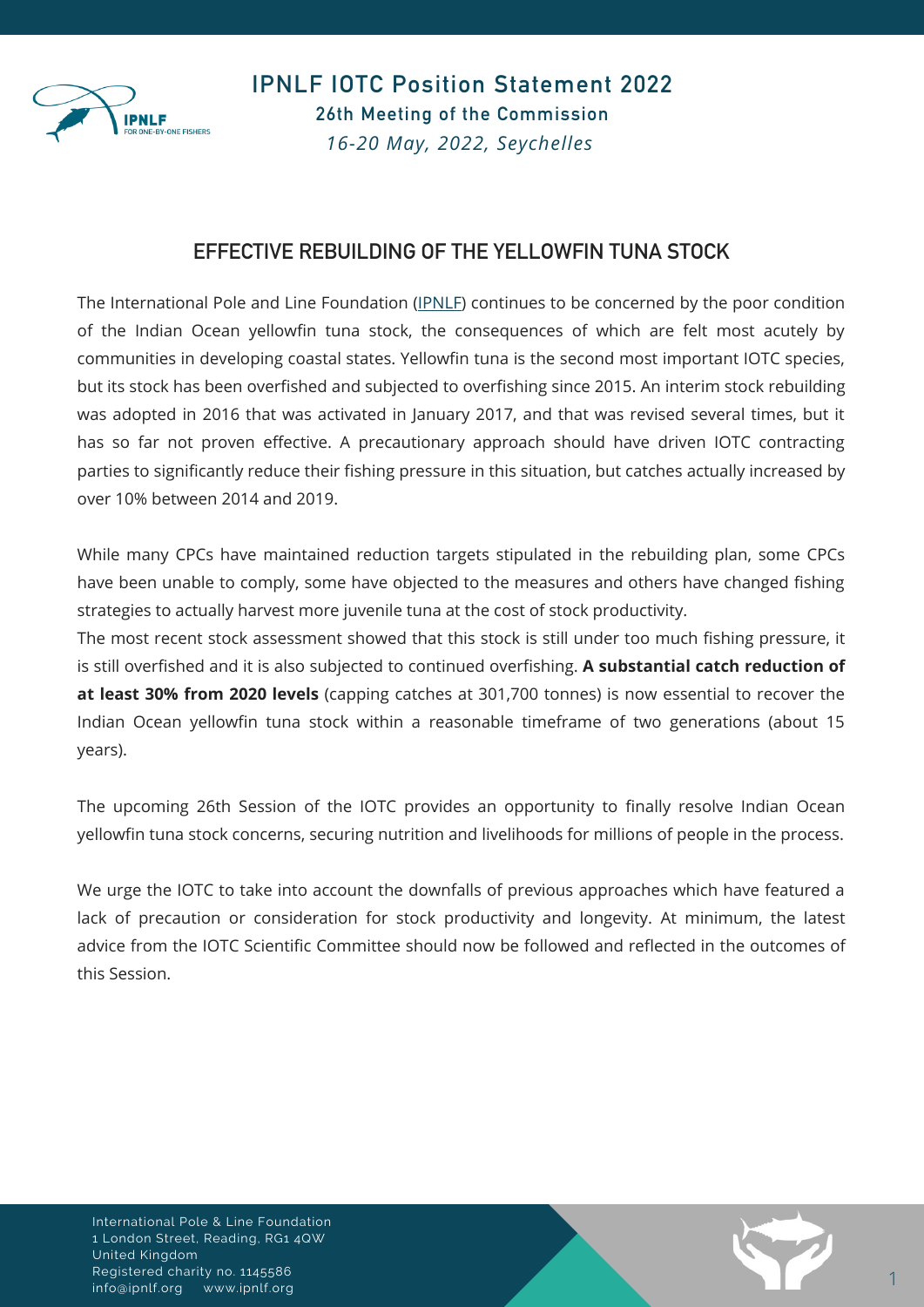

IPNLF IOTC Position Statement 2022 26th Meeting of the Commission *16-20 May, 2022, Seychelles*

## EFFECTIVE MANAGEMENT OF DRIFTING FISH AGGREGATING DEVICES (DFAD)

An important consideration for improving the Indian Ocean yellowfin tuna stock condition is improving the management of drifting Fish Aggregating Devices (dFADs). Together with their many other impacts in the Indian Ocean and elsewhere, over 90% of the yellowfin tuna harvested by industrial purse seine fleets around dFADs are juveniles. Those tuna not being able to reproduce before being harvested has severe impacts upon both stock productivity and the relative yield each fish provides for food security, nutrition and trade.

The industrial purse seine fleets deploying and using dFADs have also recently had their compliance with IOTC dFAD management measures brought into question, through a submission by Kenya to the IOTC Compliance Committee. Within that submission, anecdotal evidence from [opportunistic](https://www.iotc.org/documents/systematic-non-compliance-drifting-fish-aggregating-devices-dfads-resolution-1902-) dFAD retrievals suggests that systemic non-compliance with dFAD regulations is taking place in the Indian Ocean. Under the current requirements of [Resolution](https://iotc.org/documents/WGFAD/02/INF02) 19/02, dFADs need to be constructed from non-entangling materials. All of the dFADs encountered during the survey referred to in the Kenyan paper continued to use entangling netting in their designs and also did not conform to the IOTC's requirements on the marking of dFADs. These findings may reflect the continued misuse and regular abandonment of now prohibited dFAD designs. A further submission to the recent IOTC [Compliance](https://www.iotc.org/documents/non-compliance-dfad-biodegradability) Committee also highlighted that there is scant evidence of biodegradable dFAD designs being adopted by purse seine fleets operating in the Indian Ocean, despite such design being successfully used in other ocean areas. There is therefore no reason why biodegradable designs should not also be used in the Indian Ocean to comply with current management requirements. Prevailing non-transparent and seemingly non-compliant use of dFADs is detrimental not only to tuna stocks, but also to broader marine ecosystems and the millions of livelihoods that depend upon the Indian Ocean for food and nutrition on a daily basis.

The IOTC have developed and strengthened dFAD management measures in recent years with the adoption of the most recent [Resolution](https://iotc.org/cmm/resolution-1902-procedures-fish-aggregating-devices-fads-management-plan) 19/02, which requires the exclusive use of non-entangling dFAD designs as of 2020, and transitions to biodegradable dFADs by 1 January 2022. Adequate dFAD marking with the unique vessel identifier is also now required, but compliance with this aspect also remains to be evidenced. In 2021, the Blue Marine Foundation developed a set of minimum [requirements](https://www.bluemarinefoundation.com/wp-content/uploads/2021/10/Minimum-Requirements-for-Responsible-Drifting-FAD-Use.pdf) for dFAD management, presented to the IOTC ad-hoc Working Group on FADs in October, 2021 and endorsed by over 120 businesses and [organisations,](https://www.bluemarinefoundation.com/2021/10/04/more-than-100-ngos-and-retailers-call-for-improved-management-of-fish-aggregating-devices/) including IPNLF. These requirements include the prohibition of dFAD abandonment with greater oversight and management measures to hold vessels accountable for the marine pollution, ghost fishing and other damage caused by dFADs.

International Pole & Line Foundation 1 London Street, Reading, RG1 4QW United Kingdom Registered charity no. 1145586 info@ipnlf.org www.ipnlf.org